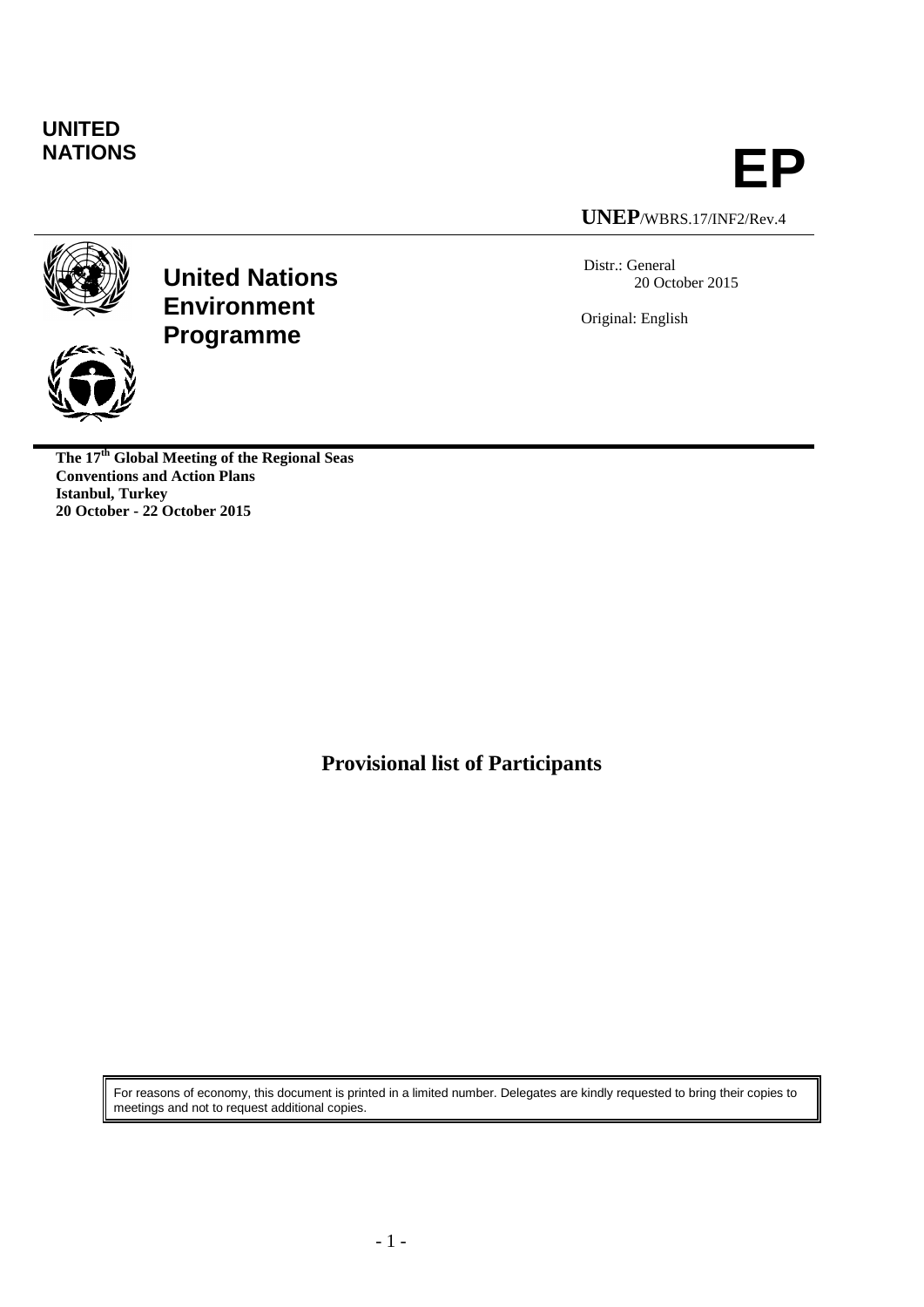## **17th Global Meeting of the Regional Seas Conventions and Action Plans Istanbul, Turkey 20 October – 22 October 2015**

|                         | <b>Regional Seas Conventions and Action Plans</b>                                                                                                                                                                                                                                                                             |                |                                                                                                                                                                                                                                                                                                                                                            |  |  |
|-------------------------|-------------------------------------------------------------------------------------------------------------------------------------------------------------------------------------------------------------------------------------------------------------------------------------------------------------------------------|----------------|------------------------------------------------------------------------------------------------------------------------------------------------------------------------------------------------------------------------------------------------------------------------------------------------------------------------------------------------------------|--|--|
| 1                       | <b>Commission on the Protection of the Black Sea</b><br><b>Against Pollution (Black Sea)</b><br>Prof. Halil Ibrahim Sur<br><b>Executive Director</b><br>Permanent Secretariat Commission on the Protectid<br><b>Black Sea Against Pollution</b><br><b>Bucharest Convention</b><br>Maslak Mahallesi,                           | $\overline{2}$ | <b>Commission on the Protection of the Black Sea</b><br><b>Against Pollution (Black Sea)</b><br><b>Ms. Irina Makarenko</b><br>Pollution Monitoring and Assessment (PMA) Officer<br>Permanent Secretariat Commission on the<br>Protection of the Black Sea Against Pollution<br><b>Bucharest Convention</b><br>Maslak Mahallesi, Büyükdere Caddesi, No 265, |  |  |
|                         | Buyukdere Caddesi,<br>No: 265, Sarıyer-Istanbul, 34398, Turkey<br>Email: secretariat@blacksea-commission.org                                                                                                                                                                                                                  |                | Sarıyer - Istanbul, 34398, TURKEY<br>Tel: +90 212 299 2940/+90 212 299 2946<br>Email: irina.makarenko@blacksea-commission.org /<br>iryna.makarenko79@gmail.com                                                                                                                                                                                             |  |  |
| 3                       | Secretariat of the Permanent Commission for the<br><b>South Pacific</b><br>Mr. Julian Augusto Reyna Moreno<br>Secretary General<br>Permanent Commission for the South Pacific<br>Avenida Carlos Julio Arosemena Km3<br>Edificio Classic, 2do Piso,<br>Complejo Alban Borja, Guayquil, Ecuador<br>Email: sgeneral@cpps-int.org | 4              | <b>Nairobi Convention</b><br><b>Mr. Dixon Waruinge</b><br>Head<br>Nairobi Convention<br>Division of Environmental Policy Implementation<br>(DEPI), P. O. Box 30552, Nairobi, Kenya<br>Email: dixon.waruinge@unep.org                                                                                                                                       |  |  |
| 5                       | <b>Regional Organization for the Protection of the</b><br><b>Marine Environment (ROPME)</b><br>Dr. Hassan Mohammadi<br>Coordinator<br>Regional Organization for the Protection of the<br><b>Marine Environment</b><br>P.O Box 26388, Safat 13124<br><b>State of Kuwait</b><br>Email: hmohammadi@ropme.org                     | 6              | Regional Organization for the Protection of the<br><b>Marine Environment (ROPME)</b><br>Dr. Hassan Awad<br>Marine Environmental Expert<br><b>ROPME</b><br>P.O. Nox: 26388<br>13224 Safat<br><b>State of Kuwait</b><br>Email: hbawad@ropme.org                                                                                                              |  |  |
| $\overline{\mathbf{z}}$ | <b>Cartagena Convention</b><br>Mr. Christopher Corbin<br>AMEP Programme Officer<br>Caribbean Environment Programme<br>Regional Co-ordinating Unit (CAR/RCU)<br>(Cartagena Convention)<br>14-20 Port Royal Street<br>Kingston, Jamaica<br>Email: cjc@cep.unep.org                                                              | 8              | <b>Tehran Convention</b><br>Mr. Mahir Aliyev<br><b>Regional Coordinator</b><br><b>Tehran Convention Secretariat</b><br>UNEP/ROE, 11 ch. des Anémones<br>1219 Châtelaine, Geneva, Switzerland<br>Email: mahir.aliyev@unep.org                                                                                                                               |  |  |
| 9                       | <b>Northwest Pacific Action Plan</b><br><b>Dr. Alexander Tkalin</b><br>Coordinator<br>Northwest Pacific Action Plan (NOWPAP)<br>Regional Coordinating Unit (RCU)<br>5-5 Ushijimashin-machi<br>Toyama City 930-0856, Japan<br>Email: alexander.tkalin@nowpap.org                                                               | 10             | <b>Helsinki Commission</b><br><b>Ms. Monika Stankiewicz</b><br><b>Executive Secretary</b><br>Helsinki Commission (HELCOM)<br>Katajanokanlaituri 6 B<br>FI-00160 Helsinki, Finland<br>Email: monika.stankiewicz@helcom.fi                                                                                                                                   |  |  |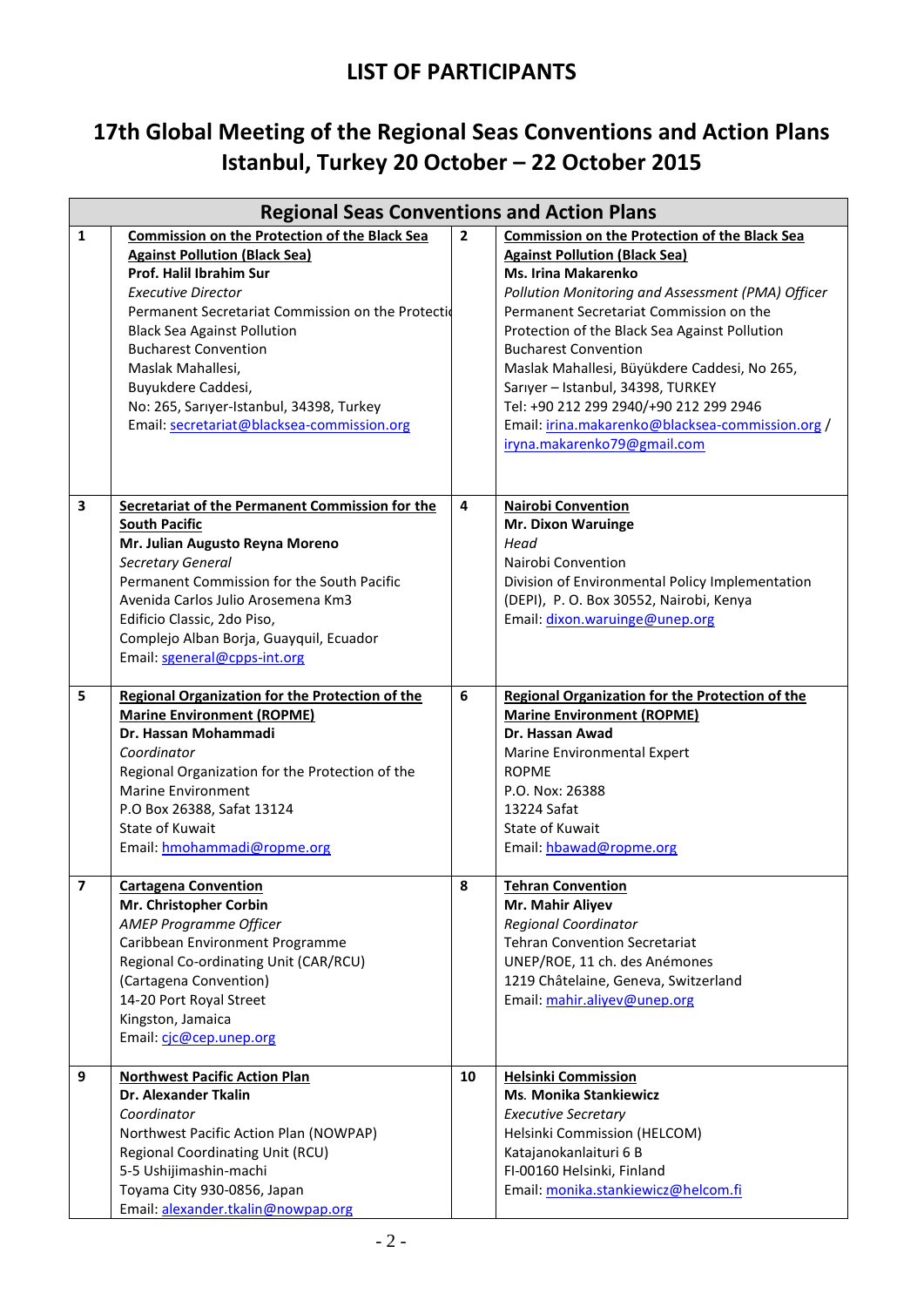| 11 | <b>Barcelona Convention</b><br>Mr. Gaetano Leone<br>Coordinator,<br><b>Barcelona Convention Secretariat</b><br>Coordinating Unit for the Mediterranean Action<br>Plan<br>48 Vassileos Konstantinou Avenue<br>P. O. Box 18019, 116 35 Athens, Greece<br>Email: gaetano.leone@unepmap.gr                                                   | 12 | <b>OSPAR Commission</b><br><b>Dr. Darius Campbell</b><br>Executive Secretary,<br><b>OSPAR Commission / Bonn Agreement</b><br>Victoria House<br>37-63 Southampton Row<br>London WC1B 4DA, United Kingdom<br>E-mail: darius.campbell@ospar.org                      |  |  |  |
|----|------------------------------------------------------------------------------------------------------------------------------------------------------------------------------------------------------------------------------------------------------------------------------------------------------------------------------------------|----|-------------------------------------------------------------------------------------------------------------------------------------------------------------------------------------------------------------------------------------------------------------------|--|--|--|
| 13 | <b>SACEP</b><br><b>Mr. Pulakesh Mondal</b><br>Senior Programme Officer/Regional<br>South Asia Co-operative Environment<br>Programme (SACEP)<br>No. 10 Anderson Road, Off Dickman's Road<br>Colombo 5, Sri Lanka<br>Email: pulakesh.mondal@sacep.org                                                                                      | 14 | <b>Abidjan Convention</b><br>Mr. Abou Bamba<br><b>Regional Coordinator</b><br>Abidjan Convention Secretariat<br>Division of Environmental Policy Implementation<br>(DEPI), Abidjan, Cote d'Ivoire<br>Email: abou.bamba@unep.org                                   |  |  |  |
| 15 | <b>COBSEA</b><br>Mr. Reynaldo Molina<br>Consultant<br>UNEP, COBSEA Secretariat<br>United Nations Building, 2nd Floor, Block B<br>Rajadamnern-Nok Avenue<br>Bangkok 10200, Thailand<br>Email: molinar@un.org                                                                                                                              | 16 | <b>PERSGA</b><br>Prof. Ziad H. Abu Ghararah<br>Secretary General<br>Regional Organisation for the Conservation of the<br>Environment of the Red Sea and<br>Gulf of Aden Region (PERSGA)<br>P.O Box 53662, Jeddah 21583,<br>Saudi Arabia<br>Email: ziad@persga.org |  |  |  |
| 17 | <b>PERSGA</b><br>Dr. Ahmed S. M. Khalil<br>Regional Programme Coordinator<br>Living Marine Resources and Climate Change<br>The Regional Organization for the Conservation of<br>the Environment of the Red Sea and Gulf of Aden<br>(PERSGA)<br>P.O. Box 53662, Jeddah 21583<br>Kingdom of Saudi Arabia<br>Email: ahmed.khalil@persga.org | 18 | Helcom<br><b>Ms. Johanna Laurila</b><br><b>Information Secretary</b><br>Helsinki Commission (HELCOM)<br>Katajanokanlaituri 6 B<br>FI-00160 Helsinki, Finland<br>Email: Johanna.laurila@helcom.fi                                                                  |  |  |  |
|    | <b>Observers and Partners</b>                                                                                                                                                                                                                                                                                                            |    |                                                                                                                                                                                                                                                                   |  |  |  |
| 19 | <b>GRID-Arendal</b><br><b>Mr. Morten Sorensen</b><br>Senior Advisor<br>GRID-Arendal<br><b>UN House</b><br>P. O. Box 183, N-4802<br>Arendal, Norway<br>Email: Morten.Sorensen@grida.no                                                                                                                                                    | 20 | <b>UNDP</b><br><b>Mr. Vladimir Mamaev</b><br>Regional Technical Advisor for International Waters<br>Water and Ocean Governance Programme<br><b>Bureau for Development Policy</b><br><b>UNDP New York</b><br>Email: vladimir.mamaev@undp.org                       |  |  |  |
| 21 | <b>International Atomic Energy Agency</b><br>Mr. Michail Angelidis<br>Section Head of Marine Environmental Studies<br>Laboratory<br>Division of IAEA Environment Laboratories<br>Department of Nucelar Sciences and Applications                                                                                                         | 22 | <b>UNEP WCMC</b><br>Mr. Steve Fletcher<br>Head, Marine Programme<br>United Nations Environment Programme -<br>World Conservation Monitoring Centre<br>219 Huntingdon Road                                                                                         |  |  |  |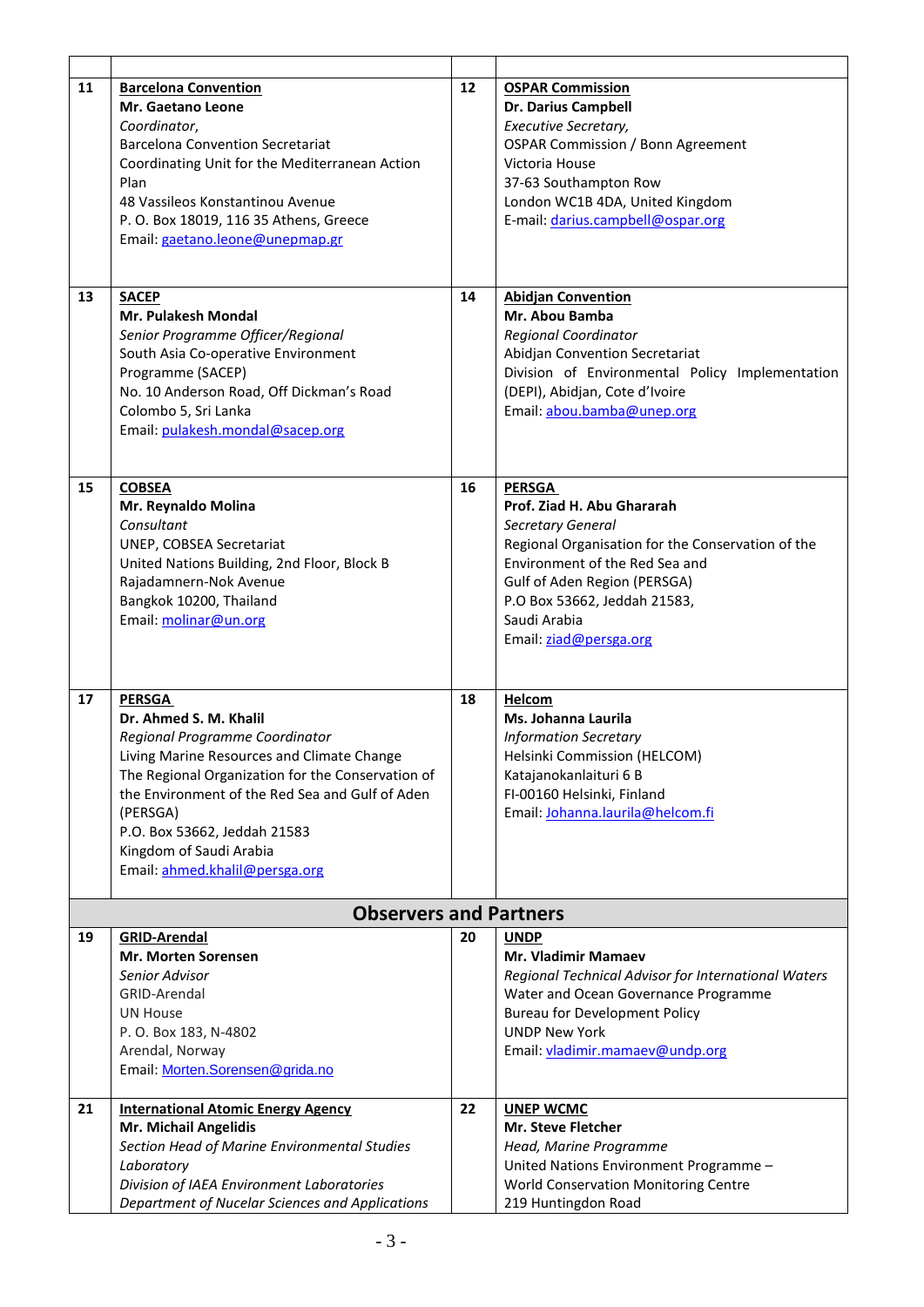|    | IAEA Environment Laboratories, 4, Quai Antoine   |    | Cambridge CB3 ODL, UK                                 |  |  |  |
|----|--------------------------------------------------|----|-------------------------------------------------------|--|--|--|
|    | 1er, 98000 Monaco, Principality of Monaco        |    | Email: steve.fletcher@unep-wcmc.org                   |  |  |  |
|    | Email: M.Angelidis@iaea.org                      |    |                                                       |  |  |  |
|    |                                                  |    |                                                       |  |  |  |
| 23 | <b>European Commission</b>                       | 24 | <b>European Commission</b>                            |  |  |  |
|    | Mr. Matjaz Malgaj                                |    | <b>Ms. Marijana Mance</b>                             |  |  |  |
|    | <b>Head of Unit</b>                              |    | Policy Officer                                        |  |  |  |
|    | Marine Environment & Water Industry              |    | Directorate-General for Environment                   |  |  |  |
|    | <b>European Commission</b>                       |    | <b>Environment DG</b>                                 |  |  |  |
|    |                                                  |    |                                                       |  |  |  |
|    | <b>Environment DG</b>                            |    | B - 1049 Brussels                                     |  |  |  |
|    | B - 1049 Brussels                                |    | Belgium                                               |  |  |  |
|    | Belgium                                          |    | Email: marijana.mance@ec.europa.eu                    |  |  |  |
|    | Email: matjaz.malgaj@ec.europa.eu                |    |                                                       |  |  |  |
|    |                                                  |    |                                                       |  |  |  |
| 25 | <b>GEF</b>                                       | 26 | <b>Ministry of Environment and Drainage, Barbados</b> |  |  |  |
|    | <b>Ms. Liana McManus</b>                         |    | <b>Ms. Lorna Inniss</b>                               |  |  |  |
|    | Project Manager                                  |    | Director                                              |  |  |  |
|    | The Global Environment Facility Transboundary    |    | Coastal Zone Management Unit                          |  |  |  |
|    | <b>Waters Assessment Programme</b>               |    | Ministry of Environment and Drainage                  |  |  |  |
|    | (UNEP GEF TWAP)                                  |    | Hincks Street, St. Michael                            |  |  |  |
|    |                                                  |    |                                                       |  |  |  |
|    | Email: Imcmanus57@gmail.com                      |    | <b>Barbados</b>                                       |  |  |  |
|    |                                                  |    | Email: linniss@coastal.gov.bb                         |  |  |  |
|    |                                                  |    |                                                       |  |  |  |
| 27 | <b>UNESCO IOC</b>                                | 28 | <b>IASS</b>                                           |  |  |  |
|    | <b>Mr. Julian Barbiere</b>                       |    | Mr. Sebastian Unger                                   |  |  |  |
|    | Head,                                            |    | <b>Head of Ocean Governance</b>                       |  |  |  |
|    | Marine Policy and Regional Coordination          |    | <b>IASS</b>                                           |  |  |  |
|    | Intergovernmental Oceanographic Commission       |    | <b>Berliner Strasse 130</b>                           |  |  |  |
|    | (IOC)                                            |    | D-14467 Potsdam                                       |  |  |  |
|    | of UNESCO, Intergrated Coastal Area Management   |    | Email: Sebastian. Unger@iass-potsdam.de               |  |  |  |
|    | Email: j.barbiere@unesco.org                     |    |                                                       |  |  |  |
| 29 | <b>CBD</b>                                       | 30 | <b>FAO</b>                                            |  |  |  |
|    | Ms. Jihyun Lee                                   |    | Ms. Gabriella Bianchi                                 |  |  |  |
|    |                                                  |    |                                                       |  |  |  |
|    | Environmental Affairs Officer for marine and     |    | Senior Fishery Resources Officer                      |  |  |  |
|    | coastal biodiversity                             |    | Fisheries and Aquaculture Department                  |  |  |  |
|    | Secretariat of the Convention on Biological      |    | Viale delle Terme di Caracalla                        |  |  |  |
|    | Diversity                                        |    | 00153 Rome, Italy                                     |  |  |  |
|    | Montreal, Canada                                 |    | Email: Gabriella.Bianchi@fao.org                      |  |  |  |
|    | Email: jihyun.lee@cbd.int                        |    |                                                       |  |  |  |
|    |                                                  |    |                                                       |  |  |  |
| 31 | <b>Ministry of Environment and Urbanization,</b> | 32 | <b>AZTI Tecnalia, Spain</b>                           |  |  |  |
|    | <b>Marine and Coastal Department, Turkey</b>     |    | Dr. Angel Borja                                       |  |  |  |
|    | Mr. Erol ÇAVUŞ                                   |    | Marine Research Division                              |  |  |  |
|    | Çevre Yönetimi Genel Müdürlüğü                   |    | Herrera Kaia, Portualdea z/g E-20110 Pasaia           |  |  |  |
|    | Deniz ve Kıyı Yönetimi Dairesi Başkanlığı        |    | Email: aborja@azti.es                                 |  |  |  |
|    |                                                  |    |                                                       |  |  |  |
|    | Ceyhun Atif Kansu Caddesi, 1271. Sokak No:13     |    |                                                       |  |  |  |
|    | Balgat ANKARA, Turkey                            |    |                                                       |  |  |  |
|    | Email: erol.cavus@csb.gov.tr                     |    |                                                       |  |  |  |
|    |                                                  |    |                                                       |  |  |  |
|    |                                                  |    |                                                       |  |  |  |
| 33 | NILU-Norway and University of Algarve-Portugal   |    |                                                       |  |  |  |
|    | <b>Ms. Alice Newton</b>                          |    |                                                       |  |  |  |
|    | NILU-IMPEC                                       |    |                                                       |  |  |  |
|    | Postboks 100                                     |    |                                                       |  |  |  |
|    | 2027 Kjeller                                     |    |                                                       |  |  |  |
|    | Norway                                           |    |                                                       |  |  |  |
|    | Email: Alice.Newton@nilu.no                      |    |                                                       |  |  |  |
|    |                                                  |    |                                                       |  |  |  |
|    |                                                  |    |                                                       |  |  |  |
|    |                                                  |    |                                                       |  |  |  |
|    | Coordination                                     |    |                                                       |  |  |  |
| 34 | UNEP/DEPI                                        | 35 | UNEP/DEPI                                             |  |  |  |